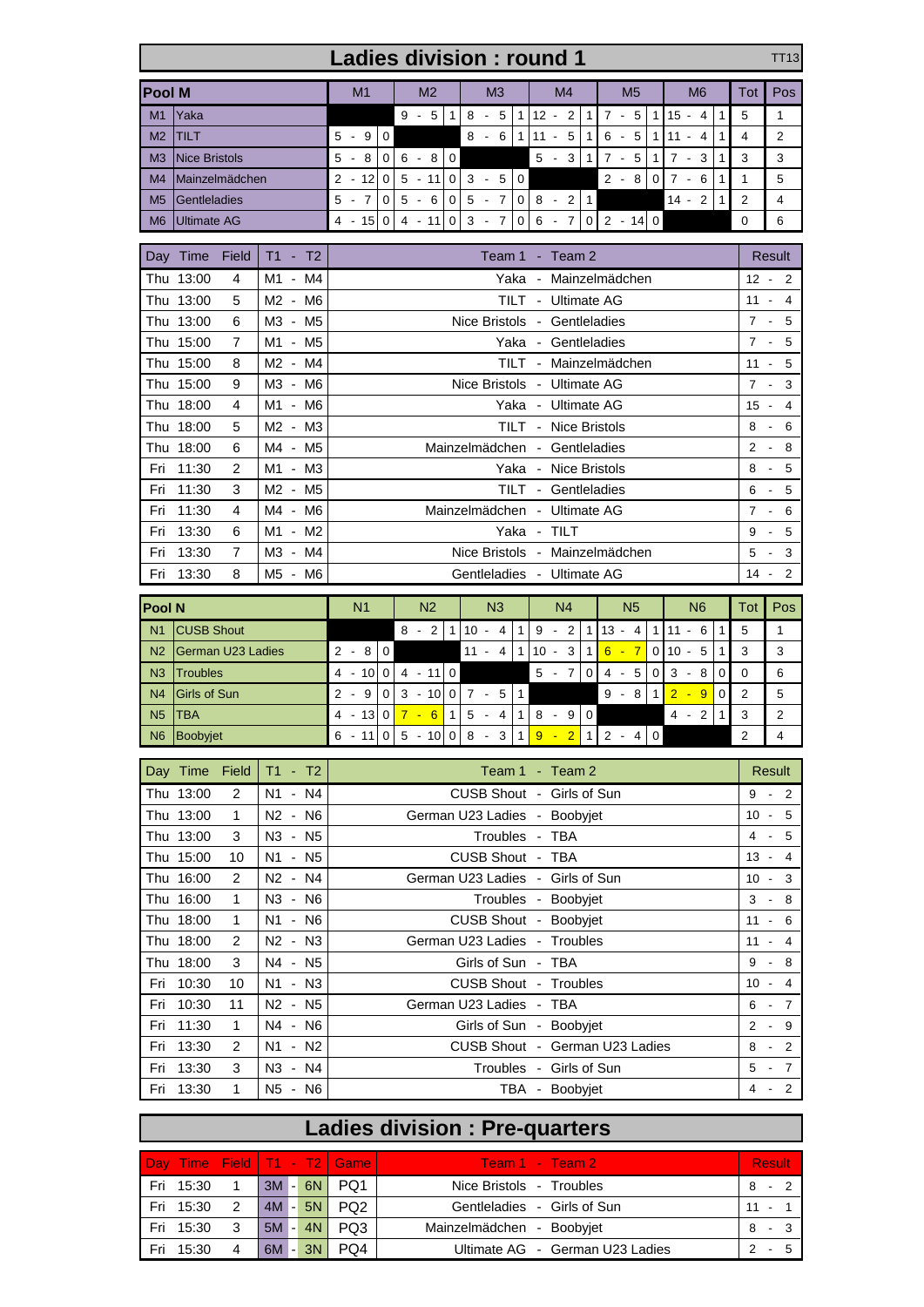## **Ladies division : Quarters, Semis and Finals** TT13